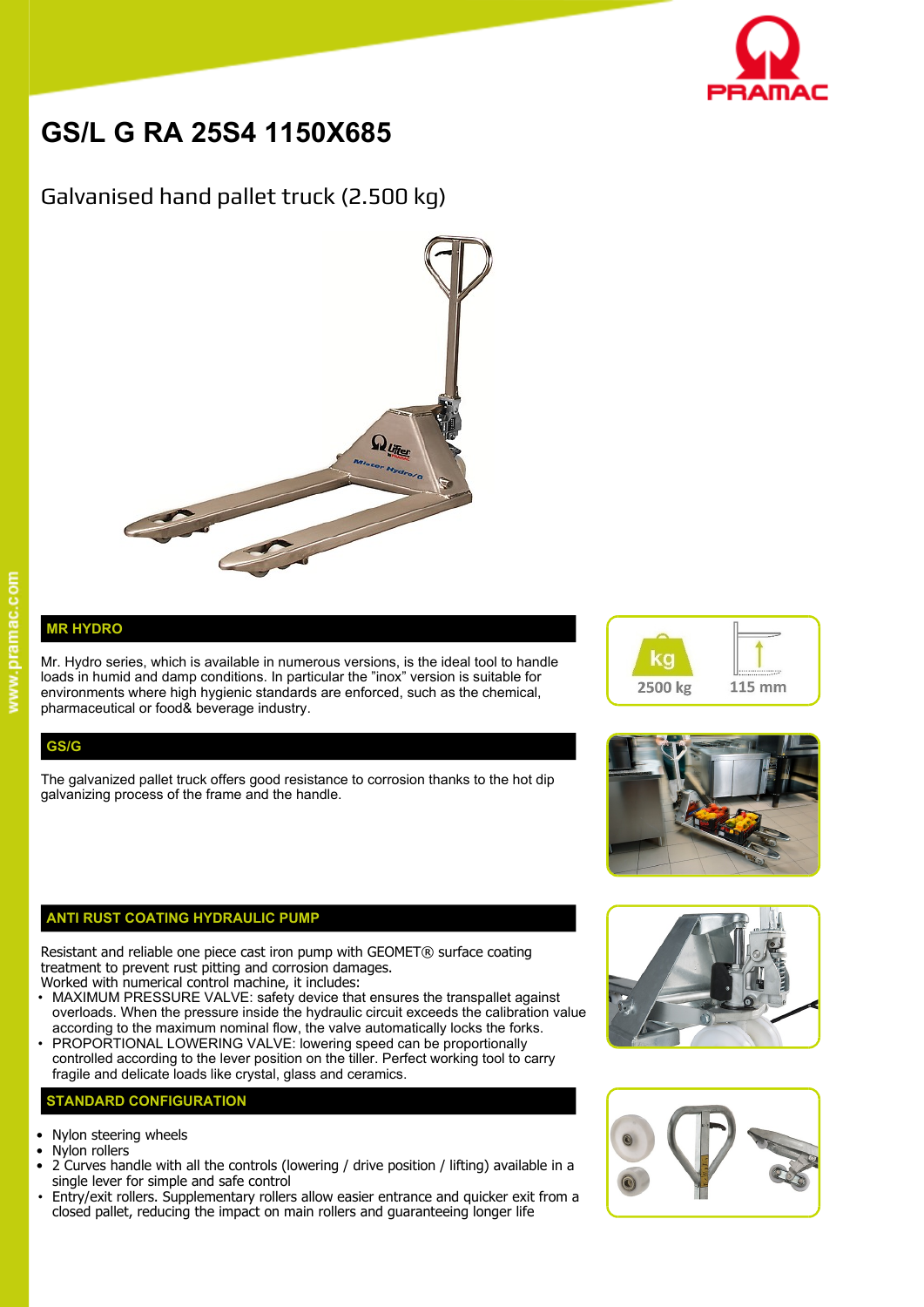| <b>Description</b>         |   |    |            |
|----------------------------|---|----|------------|
| 1.1 Manufacturer           |   |    | LIFTER     |
| 1.3 Drive                  |   |    | Manual     |
| 1.4 Operator type          |   |    | Pedestrian |
| 1.5 Load capacity          | Q | Кg | 2500       |
| 1.6 Load centre distance   | c | mm | 600        |
| 1.8 Load axle to end forks | x | mm | 932        |
| 1.9 Wheel base             | v | mm | 1192       |

| Weights                      |    |      |
|------------------------------|----|------|
| 2.1 Service weight           | Кg | 68   |
| 2.2 Axle load, laden rear    | Κq | 1797 |
| 2.2 Axle load, laden front   | Κq | 771  |
| 2.3 Axle load, unladen rear  | Kg | 22   |
| 2.3 Axle load, unladen front | Κq | 46   |

| <b>Tyres/Chassis</b>                         |            |    |              |
|----------------------------------------------|------------|----|--------------|
| 3.1 Tyres: front wheels                      |            |    | <b>NYLON</b> |
| 3.1 Tyres: rear wheels                       |            |    | <b>NYLON</b> |
| 3.2 Tyre size: Steering wheels - Diameter    |            | mm | 200          |
| 3.2 Tyre size: Steering wheels - Width       |            | mm | 50           |
| 3.3 Tyre size: Load rollers - Diameter       |            | mm | 82           |
| 3.3 Tyre size: Load rollers - Width          |            | mm | 60           |
| 3.5 Tyre size: rear wheels - Q.ty (X=driven) |            | nr | 4            |
| 3.5 Rear balancing axle                      |            |    | No           |
| 3.6 Tread, front                             | <b>b10</b> | mm | 155          |
| 3.7 Tread, rear                              | b11        | mm | 535          |
|                                              |            |    |              |

| <b>Dimensions</b>                          |               |    |      |
|--------------------------------------------|---------------|----|------|
| 4.4 Lift height                            | h3            | mm | 115  |
| 4.9 Height of tiller in drive position max | h14           | mm | 1160 |
| 4.15 Height, lowered                       | h13           | mm | 85   |
| 4.19 Overall lenght                        | 11            | mm | 1550 |
| 4.20 Lenght to face of forks               | $\mathsf{I2}$ | mm | 400  |
| 4.21 Overall width                         | b1            | mm | 685  |
| 4.22 Fork dimensions - Thickness           | s             | mm | 55   |
| 4.22 Fork dimensions - Width               | e             | mm | 150  |
| 4.22 Fork dimensions - Lenght              |               | mm | 1150 |
| 4.25 Distance between fork arms            | b5            | mm | 685  |
| 4.32 Ground clearance, centre of wheelbase | m2            | mm | 30   |
| 4.34 Aisle width                           | Ast           | mm | 1835 |
| 4.35 Turning radius                        | Wa            | mm | 1367 |

| <b>Performance data</b>   |         |    |
|---------------------------|---------|----|
| 5.2 Lifting speed laden   | strokes | 12 |
| 5.2 Lifting speed unladen | strokes |    |